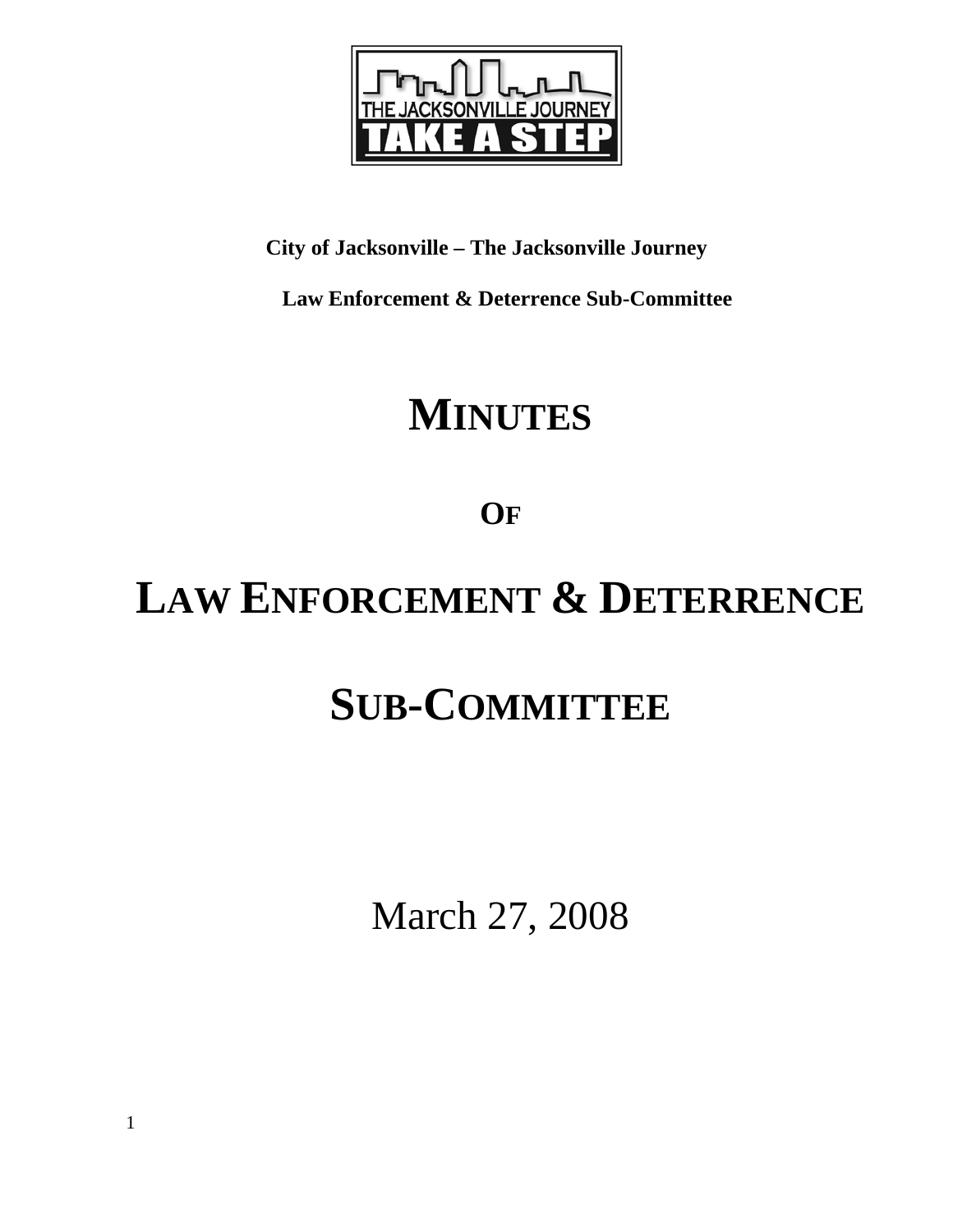## **The Jacksonville Journey – Law Enforcement & Deterrence**

### **Sub-Committee**

**March 27, 2008** 

### **9:30 a.m.**

**PROCEEDINGS before the Jacksonville Journey – Law Enforcement & Deterrence Sub-Committee taken on Thursday, March 27, 2008, Edward Ball Building, 8th Floor – 214 N. Hogan Street, Room 851, Jacksonville, Duval County, Florida commencing at approximately 9:30 a.m.** 

**Law Enforcement & Deterrence Sub-Committee** 

**Paul Perez, Chair Ed Hearle, Member Joe Henry, Member Bishop Howard, Member John Jolly, Member Henry Luke, Member Frank Mackesy, Member Isaiah Rumlin, Member Lanny Russell, Member Joe Stelma, Member Melissa Nelson, Member Michael Weinstein, Member**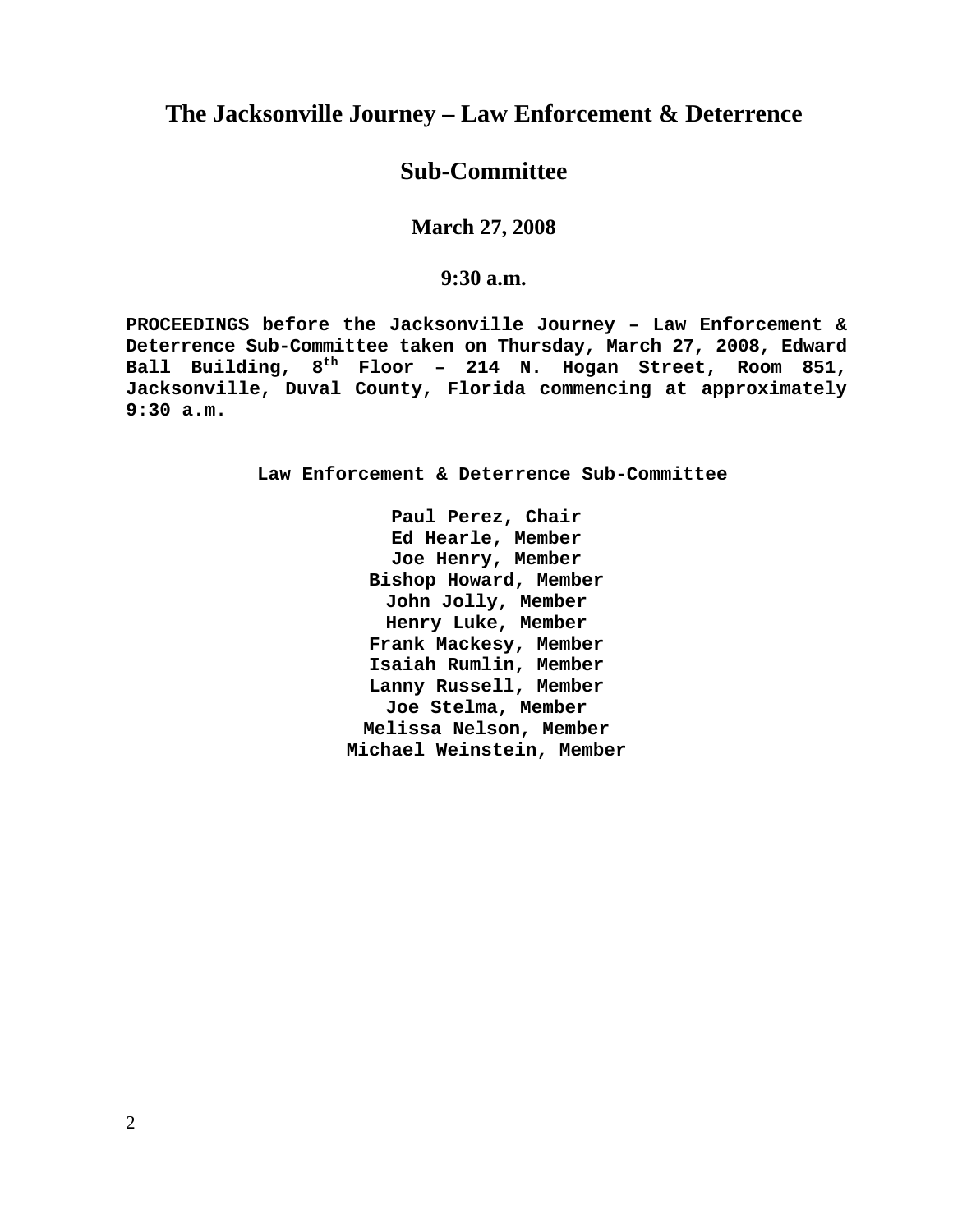### **APPEARANCES**

#### **COMMITTEE CHAIRS & MEMBERS:**

PAUL PEREZ, Chair BISHOP HOWARD, Member ED HEARLE, Member JOE HENRY, Member FRANK MACKESY, Member MELISSA NELSON, Member LANNY RUSSELL, Member MICHAEL WEINSTEIN, Member

#### **EXCUSED ABSENT:**

ISIAH RUMLIN, Member JOE STELMA, Member JOHN JOLLY, Member

#### **PROFESSIONAL STAFF:**

Howard Maltz, Office of General Counsel Jon Phillips, Office of General Counsel

#### **STAFF:**

ADAM HOLLINGSWORTH MISTY SKIPPER PAM MARKHAM KANDI BEGUE RACHELLE SUNDY ALICE CHECORSKI

#### **OTHERS PRESENT:**

John Keane, Police & Fire Pension Fund Richard Cohee, Police & Fire Pension Fund Steve Patterson, Florida Times-Union Mike Sharkey, Daily Record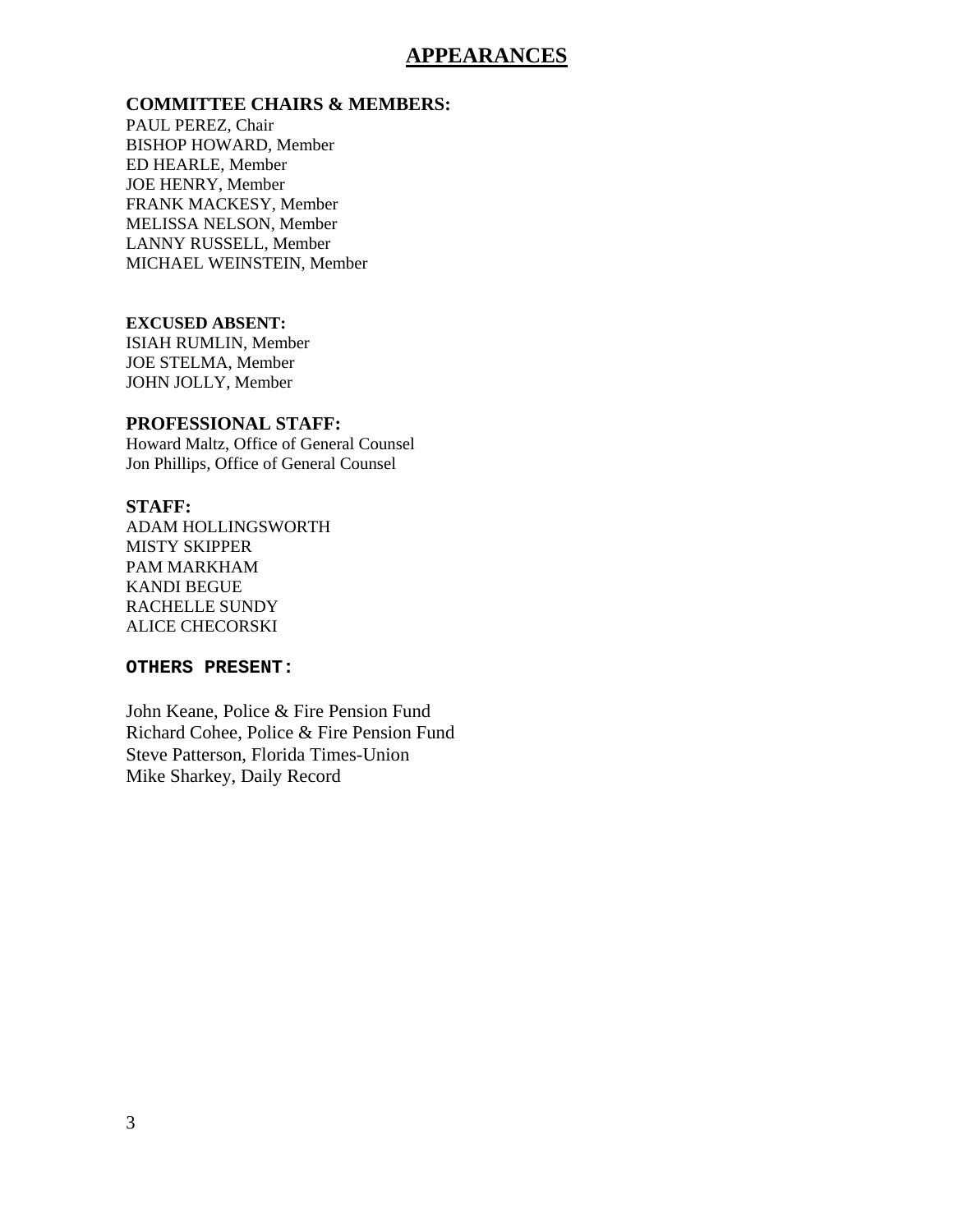March 27, 2008

Law Enforcement & Deterrence  $9:30$  a.m.

**Call to Order and Comments.** Chairman Perez called the meeting to order at approximately 9:35 a.m.

**Purpose of Meeting.** Discuss the Mayor's crime initiative – The Jacksonville Journey – Take a Step – Law Enforcement & Deterrence Sub-Committee. Chairman Perez stated during today's meeting each of the workgroups will present their recommendations for discussion and then a vote by the entire subcommittee. Each workgroup chair will be allowed 20 minutes for their presentation. At the end of the presentations, we will have a public speaker, John Keane, Police Fire and Pension Fund.

#### **2. Discussion Items**

Chairman Perez welcomed everyone to the meeting and introduced Adam Hollingsworth, who provided a reminder of the Sunshine Law and other housekeeping items such as the need to identify oneself prior to speaking and especially during the voting process.

The timeline for the subcommittee recommendations is as follows:

**April 10, 2008 – 1-5 p.m.** Preliminary review of Law Enforcement & Deterrence recommendations by Steering Committee Chairman Perez encouraged the workgroup chairs and other subcommittee members to attend this meeting if at all possible. **April 14, 2008** – **8:30 a.m.-1 p.m.** Funding Committee workgroups **April 24, 2008** – Final Steering Committee review and recommendations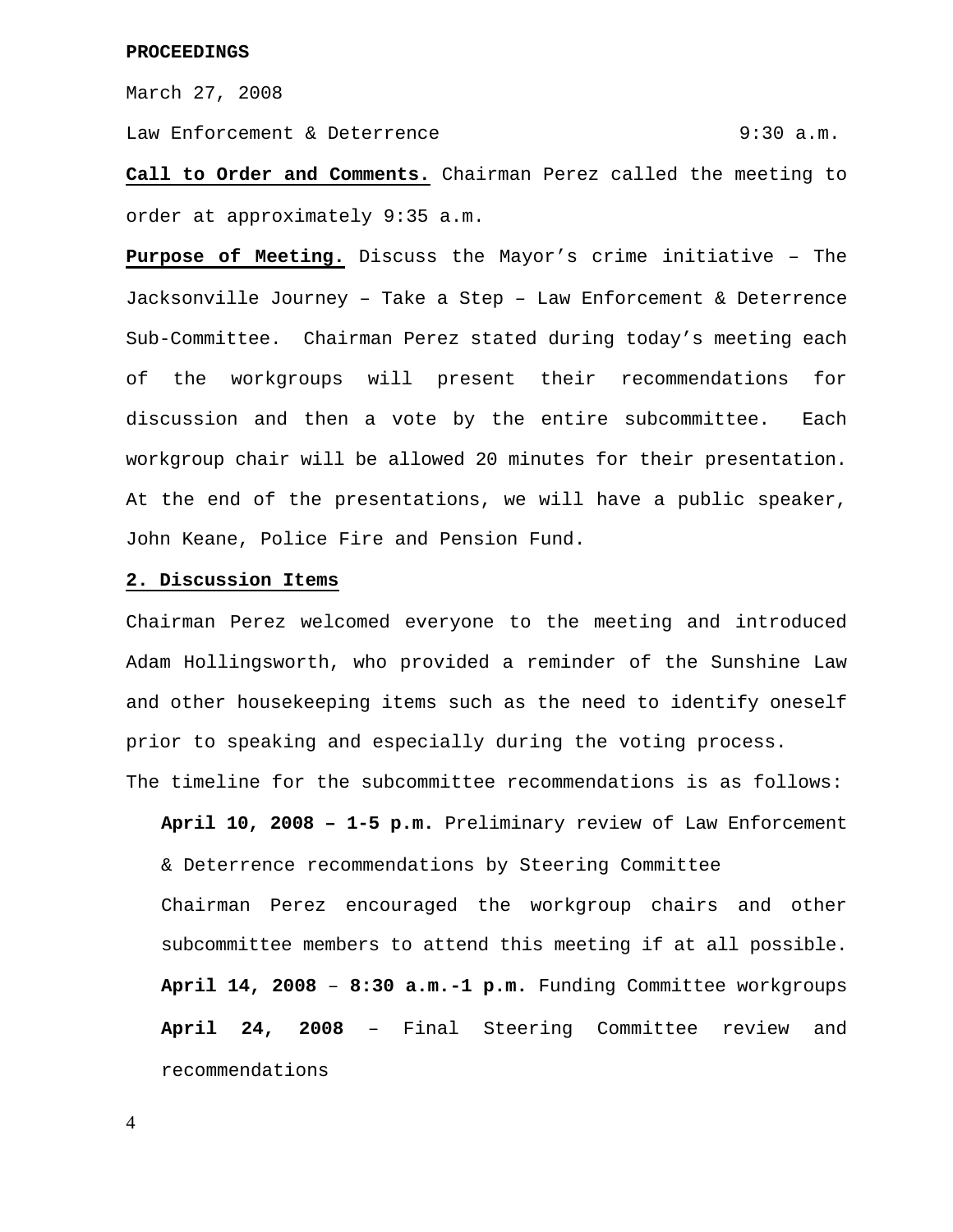#### **April 24, 2008 – 9:30 a.m.** Law Enforcement & Deterrence

Subcommittee meeting will be scheduled

Chairman Perez asked the subcommittee to review the minutes from the March 13, 2008 meeting for approval at the end of today's meeting.

#### **School Safety Recommendation presented by Joe Henry, Chair**

**The Duval County School Board and the Jacksonville Sheriff's Office should create a specific Special Events Safety Plan for each school within Duval County. The responsibility for the creation of this plan is the joint responsibility of the assigned school resource officer and the principal of each school.** 

Mr. Henry said that the workgroup suggests the list of documents reviewed by the committee should be grouped under the heading "School Safety Plans". This recommendation may have a cost that is front-loaded. We know at the beginning of the school year what events are scheduled. We recommend that school representatives and JSO find a way to fund the officers for these special events at the beginning of the school year at the rate of time and a half.

Undersheriff Mackesy said he thinks this is something JSO will do. He asked if Mr. Henry foresees any problem with JSO getting with the school board and identifying certain events that will occur throughout the athletic season to make sure this plan is fully implemented. The Undersheriff stated this is a good plan. Chairman Perez pointed out that the recommendations acknowledge that there are different types of events that have different safety needs. Lanny Russell said it isn't clear to him about the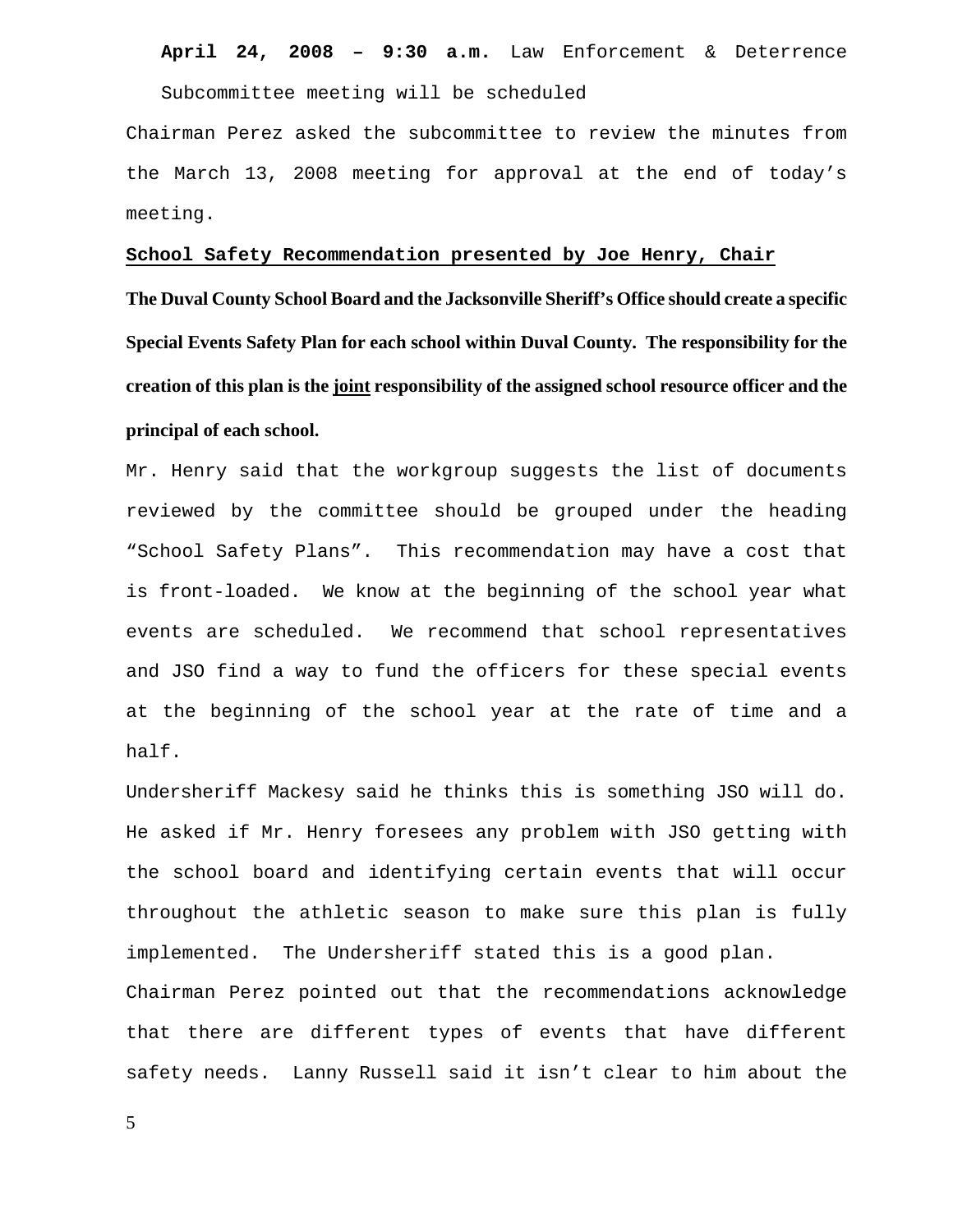school safety funding. Does the school board pay? Undersheriff Mackesy said yes.

Chairman Perez closed the discussion and asked for a vote on the recommendation.

#### **Approved unanimously**

**Getting Guns off the Street Recommendations reported by Bishop Howard, Chair**

- **1. Substantially increase routine use of post-incarceration supervision (i.e., Probation and Community Control, for convicted felons)**
- **2. Focus on the effective prosecution and sentencing of those frequently arrested individuals who pose an obvious threat to .**
- **3. Develop and establish educational programs for both young people and adults about guns, civic responsibility and the Gun Bounty Program.**
- **4. Advocate for increased resources for the State Attorney's Office, the FDLE Crime Lab, and probation and parole officers to be used in enhancing the prevention, detection and prosecution of gun crimes and other crimes of violence. Increase resources utilized for inter-agency cooperation with ongoing gun enforcement efforts by local law enforcement with the U.S. Attorney's Office and the Bureau of Alcohol, Tobacco and Firearms.**
- **5. Increase the penalties for certain gun crimes:** 
	- **(A) Advocate for the amendment of Chapter 790 to explicitly provide that knowingly giving, loaning, delivering, selling or otherwise furnishing a gun to a convicted felon carries the same punishment as possession of a firearm by a convicted felon.**
	- **(B) Increase the penalty for possession of a firearm by a convicted felon to a first-**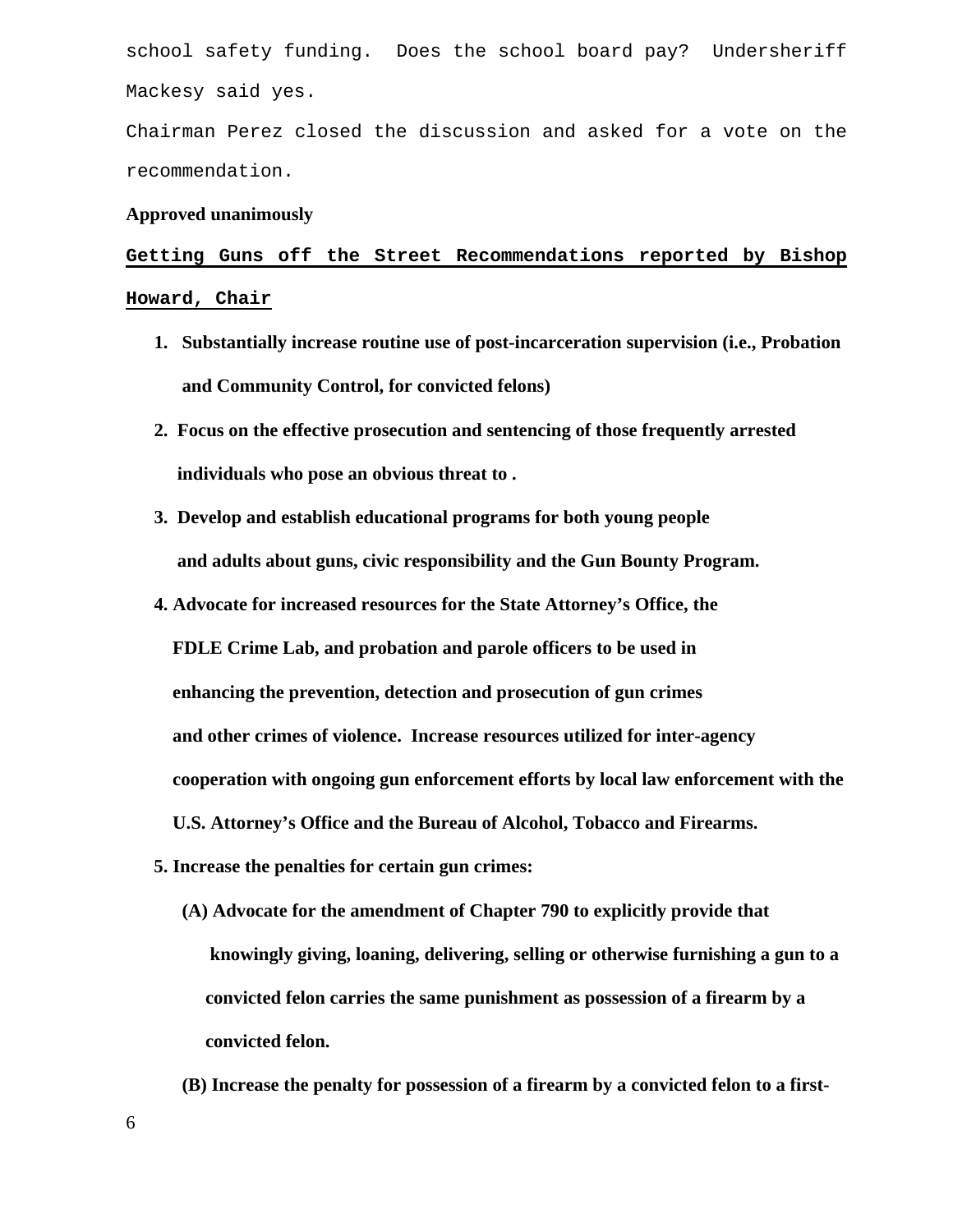**degree felony, punishable by up to 30 years in prison.** 

- **(C) Consider making the possession of an assault weapon during the commission of a felony punishable by up to life in prison.**
- **6. Encourage the City Council and JSO to continue to consider the purchase of a Shotspotter System in conjunction with surveillance cameras and other technologies.**
- **7. Advocate for amendment of Chapter 790 of the Florida Statutes to permit the passage of reasonable local regulations to fit local needs.**

#### **8. Explore policy changes regarding police operations affecting detection of guns.**

Joe Henry said we should make each of these recommendations "to" somebody. In other words, hold someone accountable to do it. He has a problem with the terminology of the recommendations. When he was over the Drug Free Zone, it could get into a quagmire over who should do what.

Bishop Henry said he thought it would be obvious as to who the responsible parties are to carry out the job.

Undersheriff Mackesy asked if the issues that people recommend will be lobbied through the Mayor's Office. Adam Hollingsworth replied that all will be rolled up to the Mayor and be parceled out (i.e. lobbyists).

Lanny Russell asked how recommendation #1 can be done without funding. Bishop Howard said this was an object of much discussion in the workgroup. We simply did not have time to get all the cost figures together. With increased supervision, there would be fewer inmates in the county jail. He stated we finally decided it was best to say it will be offset.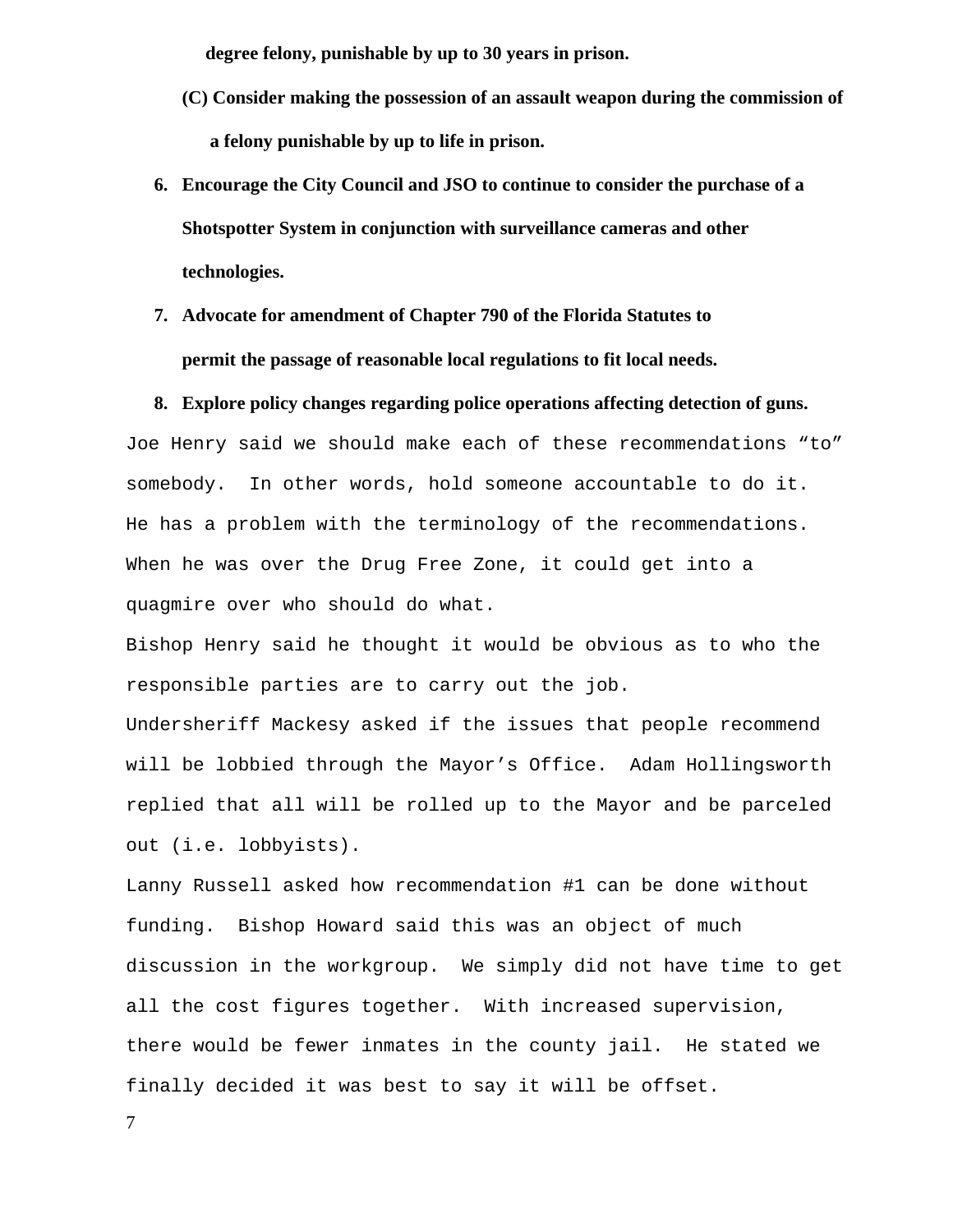The Undersheriff stated that although JSO doesn't do probation supervision, it would have a positive effect on the JSO budget and a negative effect on the State budget. Adam Hollingsworth asked if the State has an obligation to provide funding. Undersheriff Mackesy said they far out the lower levels of supervision to private contractors such as the Salvation Army. Jon Phillips said the amount of funds devoted in this region is far less. Increased supervision would bring community control up to other levels. Undersheriff Mackesy said Duval does send more people to state prison. There is room for improvement in the probationary community control area. If we reduce the number of people in the county jail, we would save \$60/day. Ed Hearle said the goal is to move the numbers from the county jail column into the state prison column.

Bishop Howard reminded the subcommittee that the real focus is getting guns off the street and by increased supervision under any offense, we have a lot more leverage.

At this time, Chairman Perez closed the discussion and asked for a vote on the recommendations.

**8 votes approved: (Paul Perez, Ed Hearle, Bishop Howard, Frank Mackesy, Lanny Russell, Melissa Nelson, Michael Weinstein)** 

**1 vote – abstained (Joe Henry)** 

**Notes:** 

**Recommendations #1 and #2 are the workgroup's highest priority.**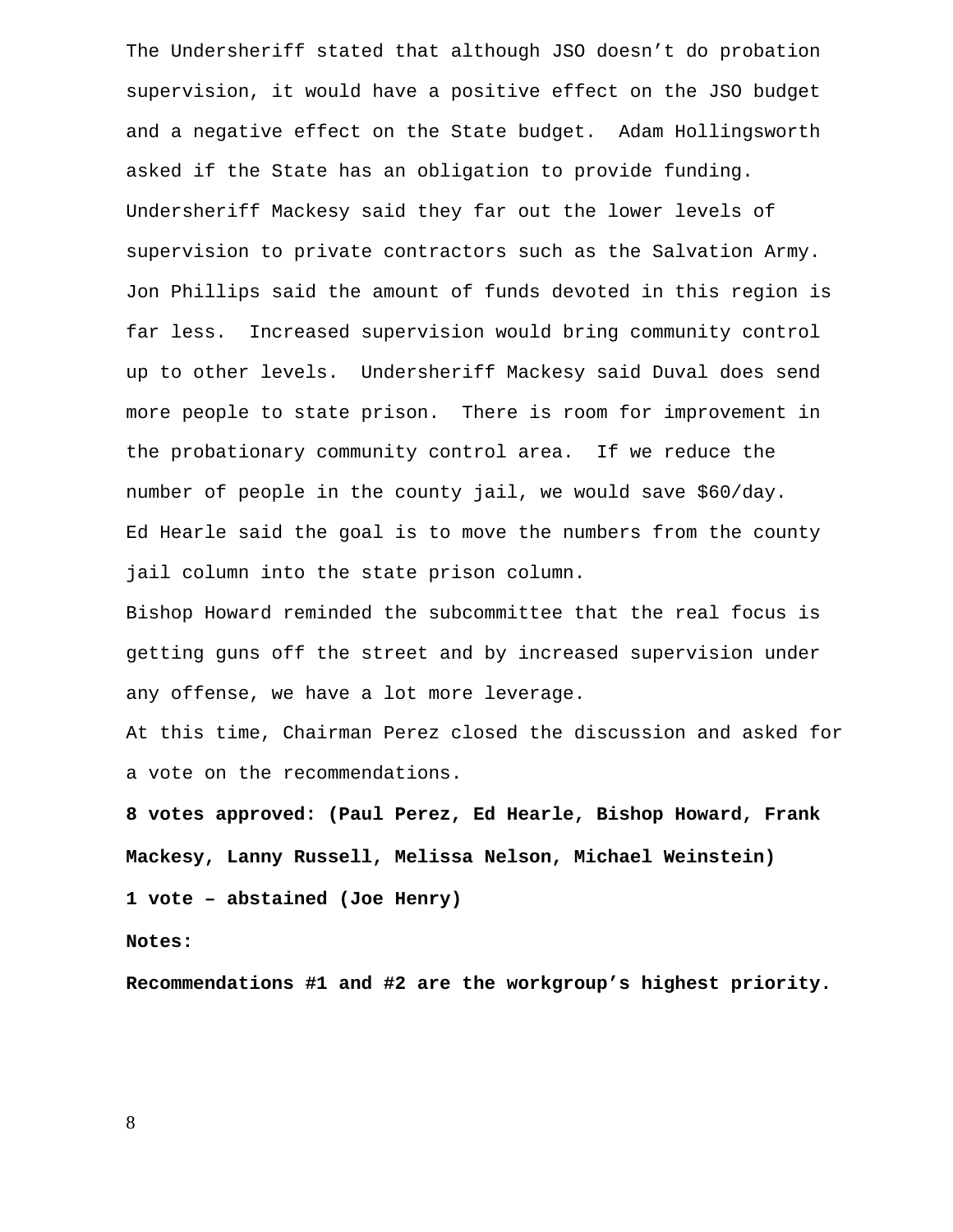#### **Police Presence recommendations presented by Lanny Russell, Chair**

Mr. Russell provided a notebook with the workgroup's recommendations and stated that there is valuable information in the appendix to be used to fund the work of this committee. Mr. Russell stated that the following paragraph from the introduction on page one needs to be said out loud and often: "At the conclusion of the process, the workgroup concludes, as did the authors of the Matrix audit report, that the Jacksonville Sheriff's Office is a quality law enforcement agency that provides a high level of service to the community and that the leadership and the staff of the JSO should be commended for their consistently outstanding work." Mr. Russell stated that the implementation of additional officers

will happen over a period of time. The workgroup suggests a fiveyear implementation period. It needs to be examined on an annual basis.

#### **1. Add sworn officer and civilian positions to the**

#### **Jacksonville Sheriff's Office based on the identified needs**

**of the community and the available financial resources.**  Undersheriff Mackesy stated the Steering committee needs to know this refers to **patrol** officers and civilian positions.

**2. Implement five year hiring plan for sworn officers and conduct yearly analysis of staffing levels and need to determine if substantive changes are occurring in the**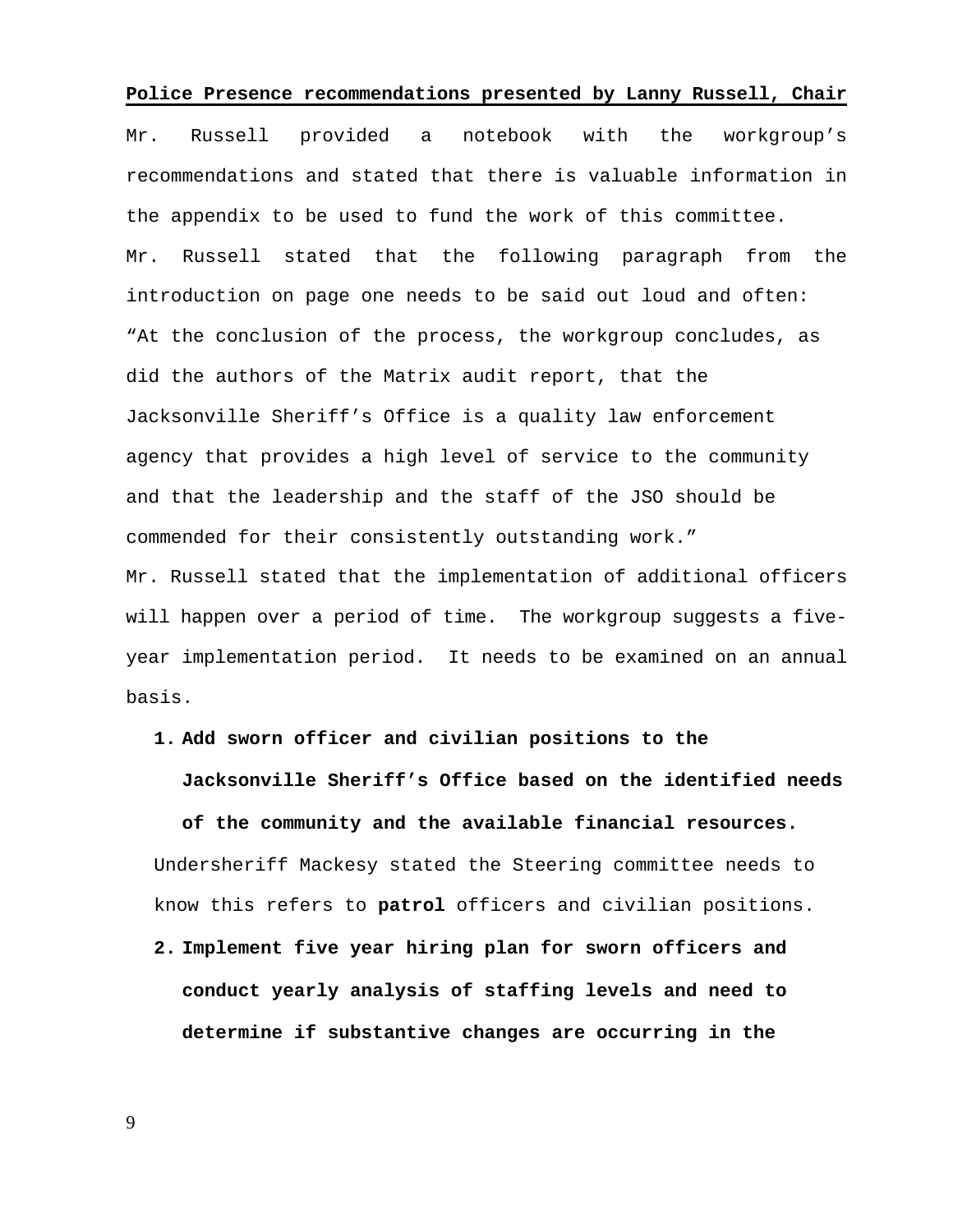**criminal justice system and if the implementation schedule should be changed.** 

- **3. Funding required to add personnel at JSO should not be taken from other areas of government.**
- **4. Jacksonville should conduct an examination of best practices related to pension and benefits costs and consider any changes that may be implemented for future employees.**
- **5. JSO, the Mayor's Office, and the City Council should move as quickly as possible to add additional corrections officers and emergency communications officers, therefore reducing overtime costs.**

**6. Jacksonville should revise its ordinance relating to officers responding to false security alarm calls.**  Ed Hearle said that changes to the security alarm response

would require legislation to achieve it.

- **7. Jacksonville should lobby at the state level to have the SAO's budget increased by \$947,539 annually to begin funding JSO investigator positions assigned to the State Attorney's Office.**
- **8. Jacksonville should engage in lobbying efforts at the state level to encourage changes to the E-911 statues that will allow JSO to utilize dedicated funds to better support the county's 911 equipment needs and operations.**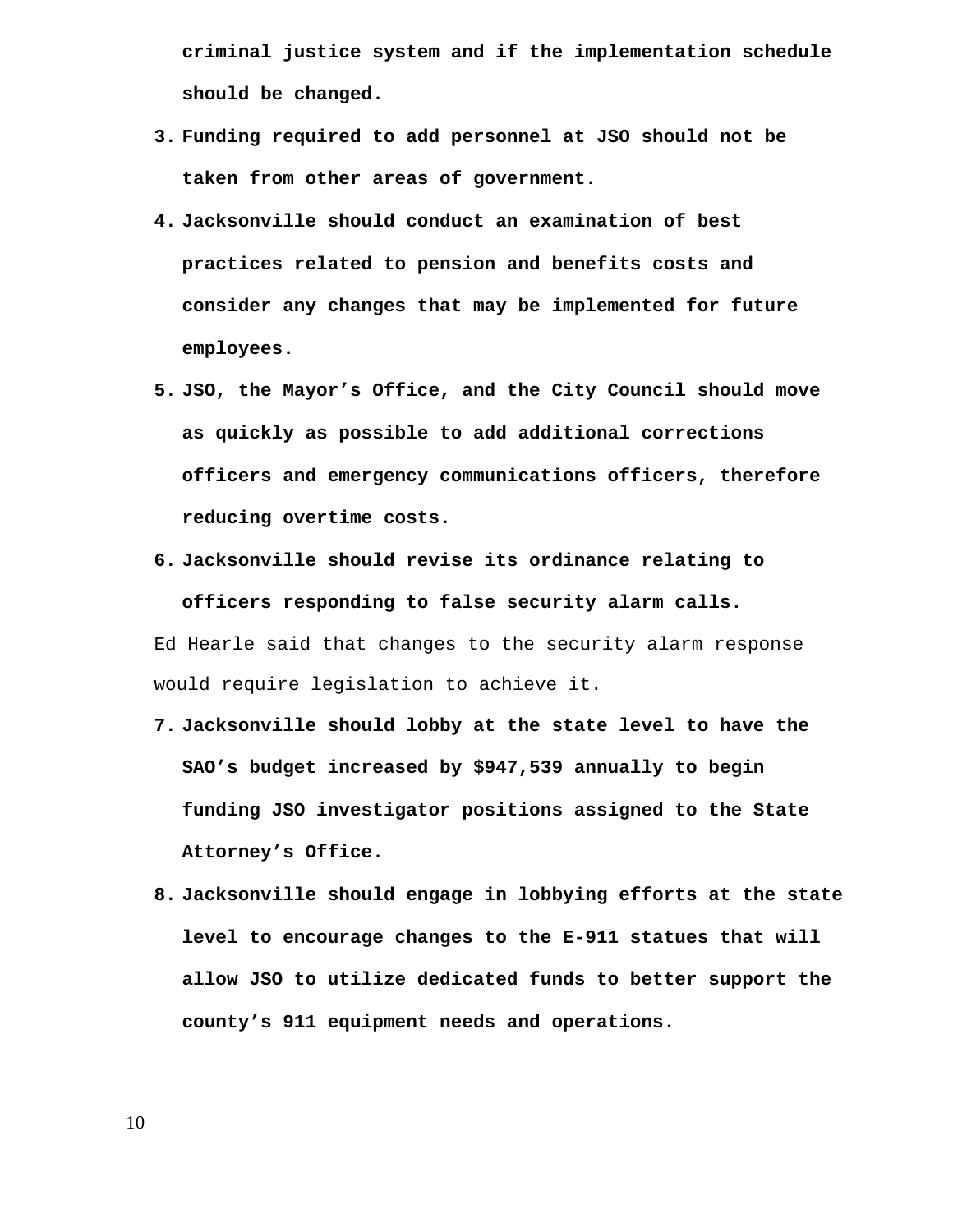It was noted that there should be some changes made in the statute so that the funds are better used locally.

- **9. Council Auditor/Inspector General should examine administrative service functions within the JSO determine if opportunities for consolidation of services exist.**
- **10. Jacksonville should implement a fuel surcharge for instances when an officer utilizes his police vehicle during secondary employment.**
- **11. Jacksonville should increase its schedule for JSO related fees such as background checks, finger prints, etc.**
- **12. Jacksonville and the JSO should implement additional or increased fees for inmates and services provided by JSO and should investigate the use a collection service to ensure a higher rate of collection.**

The Undersheriff said that as an agency, we are committed to do some of these things regardless if they make it through the *Jacksonville Journey*. Recommendations #6, 9, 11 and 12 – we think are a good idea to do.

Mike Weinstein said the committee responded to some of the things the Matrix Report addressed. This report recommends 101 officers but the number is higher than that. Undersheriff Mackesy said the only place where this is disagreement outside of this report is that Matrix determined we were 48 detectives short and 14 in professional services. Chairman Perez said it is the Mayor's charge to this committee to focus on the high murder rate as well as coming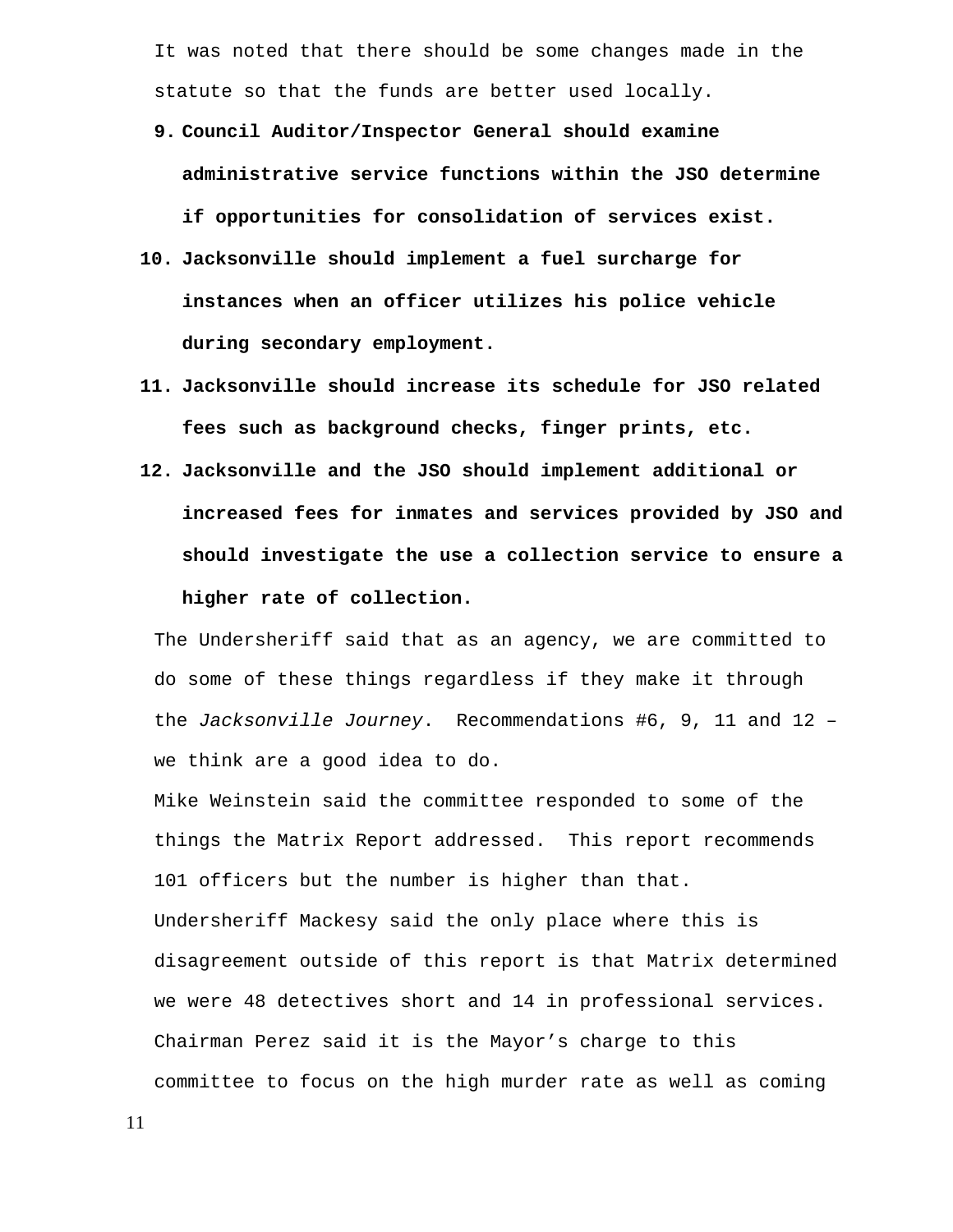up with recommendations for some sort of immediacy to counter the murder rate, we can add that we think this addresses the immediate need.

 **Chairman Perez closed the discussion and asked for the vote on these recommendations.** 

**Approved unanimously with the following amendments: The subcommittee agreed to remove recommendation #3. The subcommittee agreed to combine recommendations #1, 2 and 5 under the heading "Increase Police Presence" and label it Recommendation #1.** 

**The subcommittee agreed to combine recommendations #4, 9, 10, 11 and 12 under the heading "Revenue Generating and Cost Savings" and label it Recommendation #2.** 

**The subcommittee agreed to combine recommendations #6, 7 and 8 under the heading Legislative Change Recommendations" and label it Recommendation #3.** 

#### **Administration of Justice recommendations presented by**

#### **Undersheriff Frank Mackesy on behalf of John Jolly, Chair**

The Undersheriff stated the area where we can have an immediate impact on the budget is in the jail population.

**I. Decrease case loads and jail population and increase efficiency of the criminal justice system** 

# **A. Review the effectiveness of horizontal vs. vertical prosecution**

Melissa Nelson expressed concerns with this recommendation.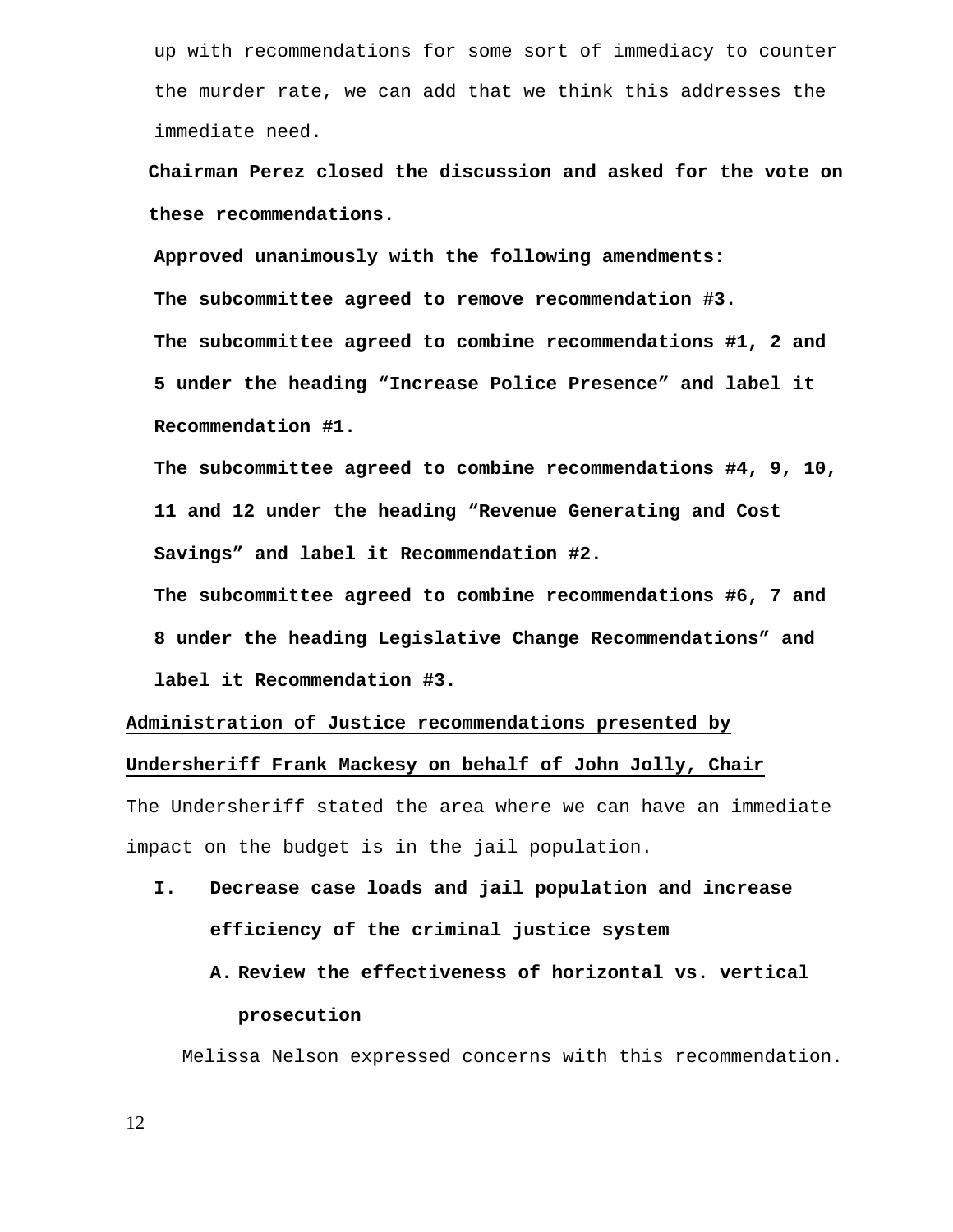There has been little or no research having go do with the increasing number of arrests and the county jail population. Ms. Nelson was informed that Assistant State Attorney Jay Plotkin did participate in the discussion of this process. There is statistical data (tabs 6, 8 and 9) supporting these recommendations.

Ms. Nelson asked if arrests have gone up, to which the Undersheriff replied no, they have remained stagnant over the past five years. Ms. Nelson stated there should be a note that case management rests with the judge.

**B. Expeditious disposition of pending felony cases** 

- **1. Preparation to dispose of cases early in the process by the SAO**
- **2. SAO and Judiciary working to get cases to trail earlier**
- **3. Cases on the court calendars frequently before trial**
- **4. Use of retired and county court judges to assist with trials**
- **5. Monitoring of case counts by Chief Judge**
- **6. Frequent review of pretrial detainees charged with misdemeanors and non-violent felonies to determine if other means of pretrial supervision is appropriate.**
- **C. File a greater number of felony cases against the worst offenders**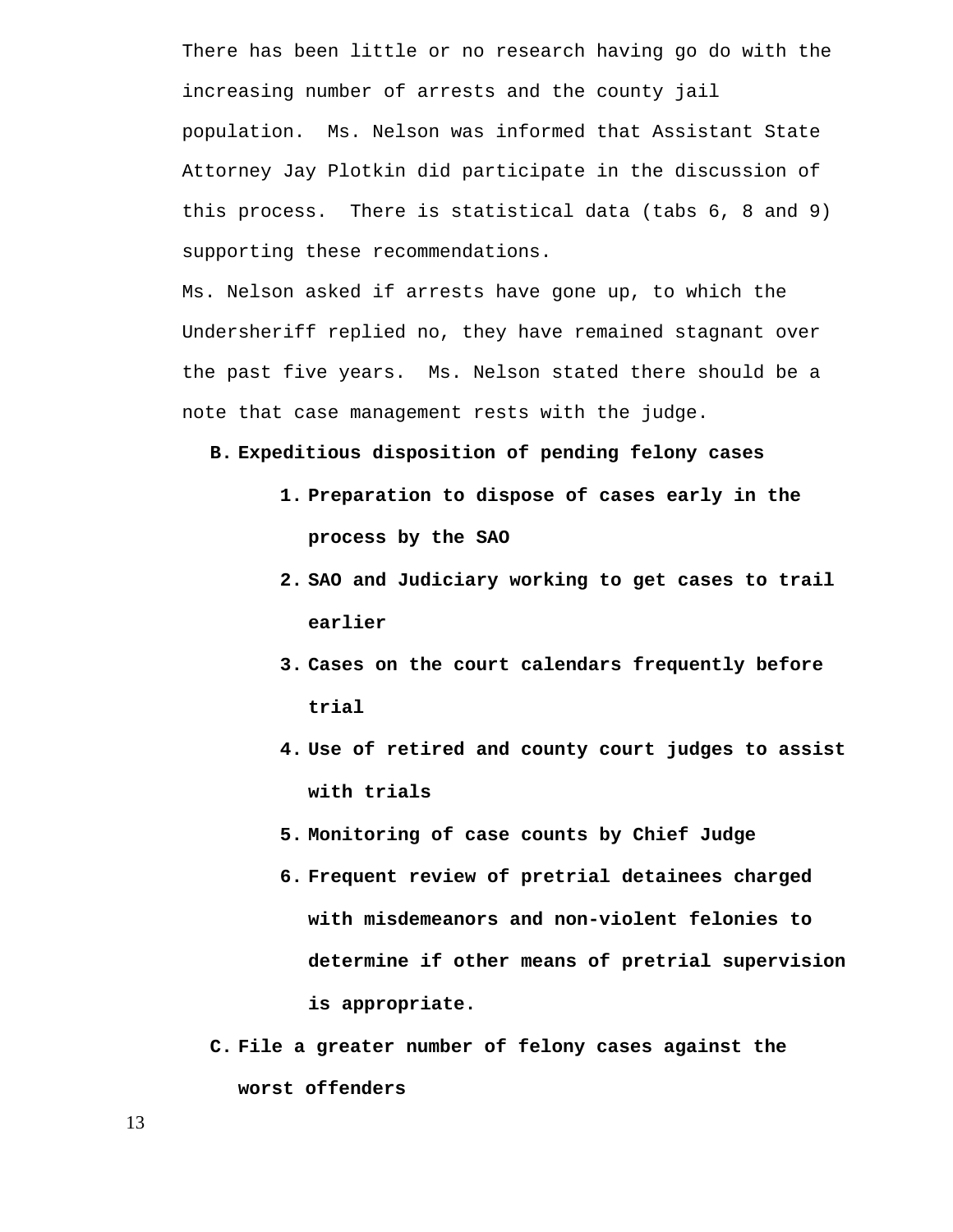The subcommittee voted to strike this recommendation.

#### **D. Increase use of alternative sentences**

- **1. Increase use of probation and community control for certain non-violent offenders**
- **2. Monitor non-violent offenders sentenced to county jail to determine if home detention is warranted.**

The Undersheriff stated that the offenders pay for home detention and the privilege of not being in jail.

- **3. Increase use of state prison rather than county jail sentences**
- **E. Transparency and accountability for criminal justice system participants** 
	- **1. Create Web site to post local criminal justice data**

Undersheriff Mackesy said we are pretty transparent on the local level, but it doesn't exist on the State level.

- **2. Annual reports/presentations by State Attorney and Sheriff**
- **II. Increased coordinated effort between SAO and JSO through expansion of OSS initiative** 
	- **A. Aggressive prosecution of OSS targeted offenders for**

#### **all provable felonies**

The Undersheriff noted that the OSS initiative is successful in targeting those individuals who have a propensity for committing a greater number of crimes and maximizing the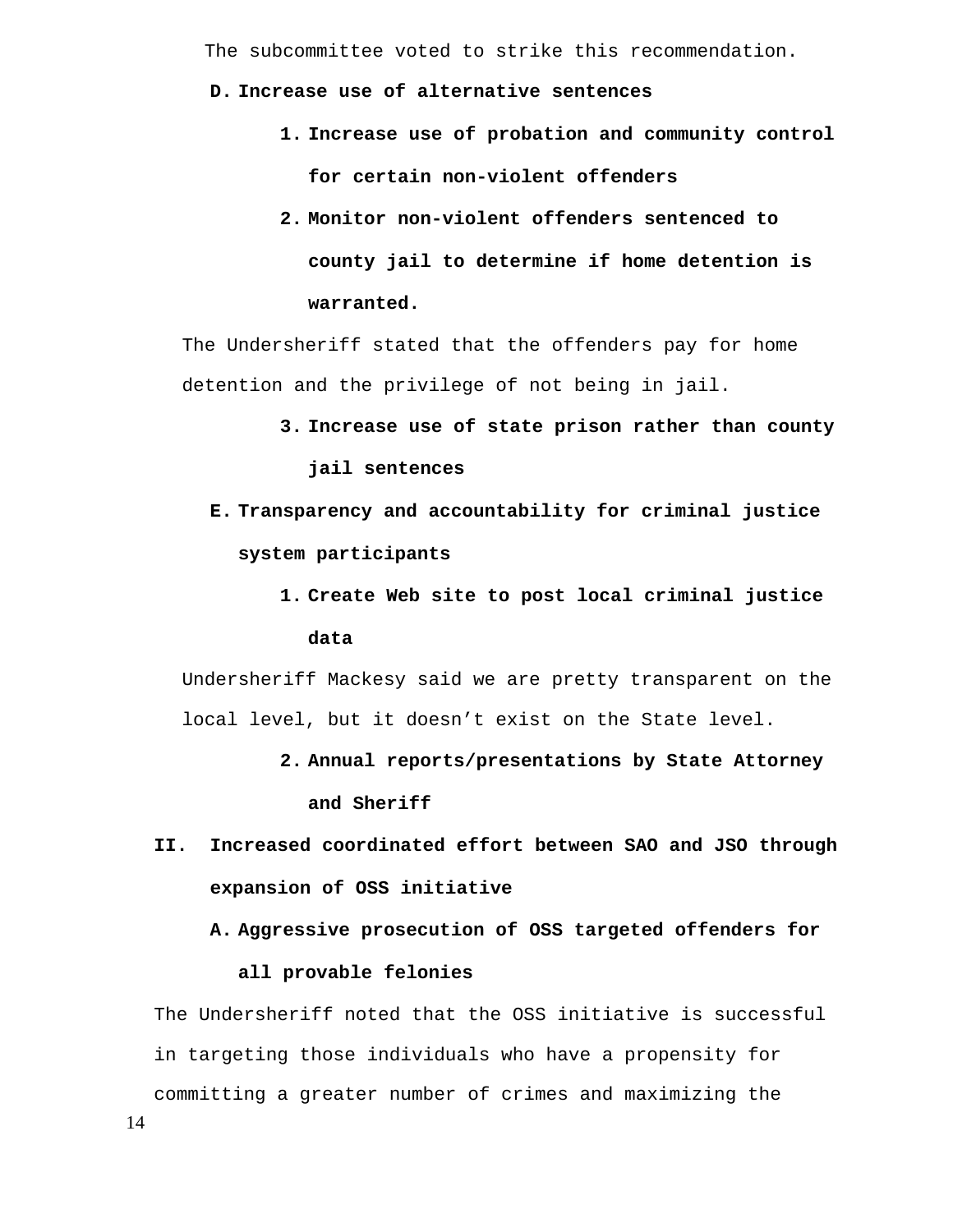efficiency in getting them off the streets.

# **III. Alternative funding for non-core functions of SAO and JSO**

Chairman Perez noted there is a Funding Subcommittee we can send this recommendation to.

**Vote Summary (Administration of Justice workgroup recommendations)** 

**#1 A. Review the Effectiveness of Horizontal vs. Vertical Prosecution** 

**1 Opposed (Melissa Nelson)** 

**7 Approved (Paul Perez, Ed Hearle, Joe Henry, Bishop Howard, Frank Mackesy, Lanny Russell, Michael Weinstein)** 

**Unanimous vote to remove Recommendation #1 C.- File a greater number of felony cases against the worst offenders All other recommendations of this workgroup were approved unanimously.**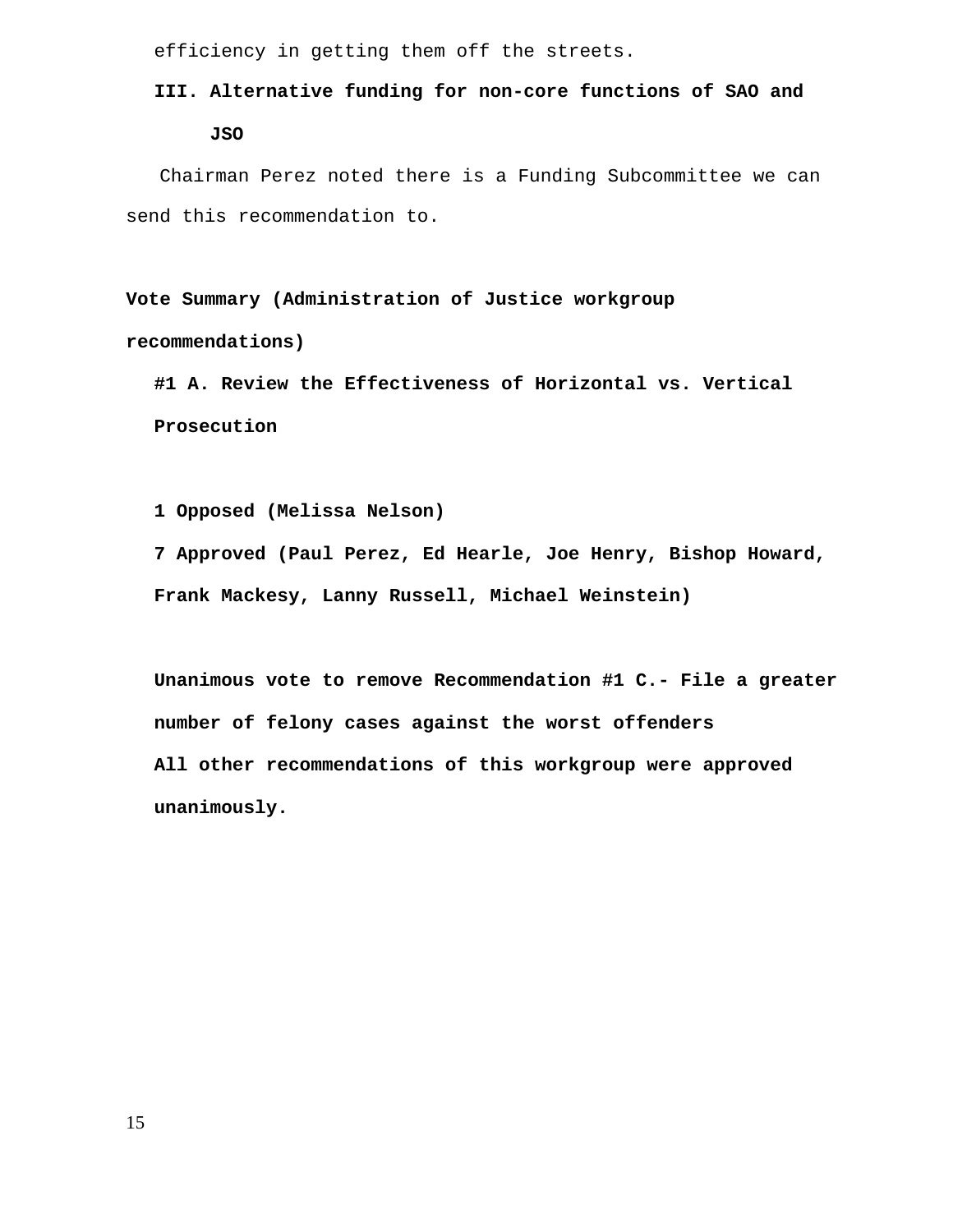#### **Paul Perez, Chair**

**It is the recommendation of this committee that the local judiciary move to adopt the bond schedule related to release from jail prior to first appearances that is outlined in the draft administrative order.** 

**The subcommittee voted to approve this recommendation unanimously with the following amendment: It is the recommendation of this committee that the local judiciary** *reconsider a* **move to adopt the bond schedule related to release from jail prior to first appearances that is outlined in the draft administrative order.** 

At this time, Chairman Perez introduced John Keane, Executive Director and Administrator of the Police Fire and Pension Fund. Also present from the Police Fire and Pension Fund was Dick Cohee, Deputy Director. The purpose of Mr. Keane's presentation was in response to Professor Michael Hallett's report to the *Jacksonville Journey* on March 4, 2008. During that presentation, Dr. Hallett stated "pension costs and benefits went up 516%." Mr. Keane assured the subcommittee that the costs have not gone up 516%. Mr. Keane provided data from fiscal year 2003 explaining the City was on a "contribution holiday" for civilians and corrections officers. In other words, they did not contribute to the pension fund that year but used the funds for reducing the millage rate. Additionally, 20%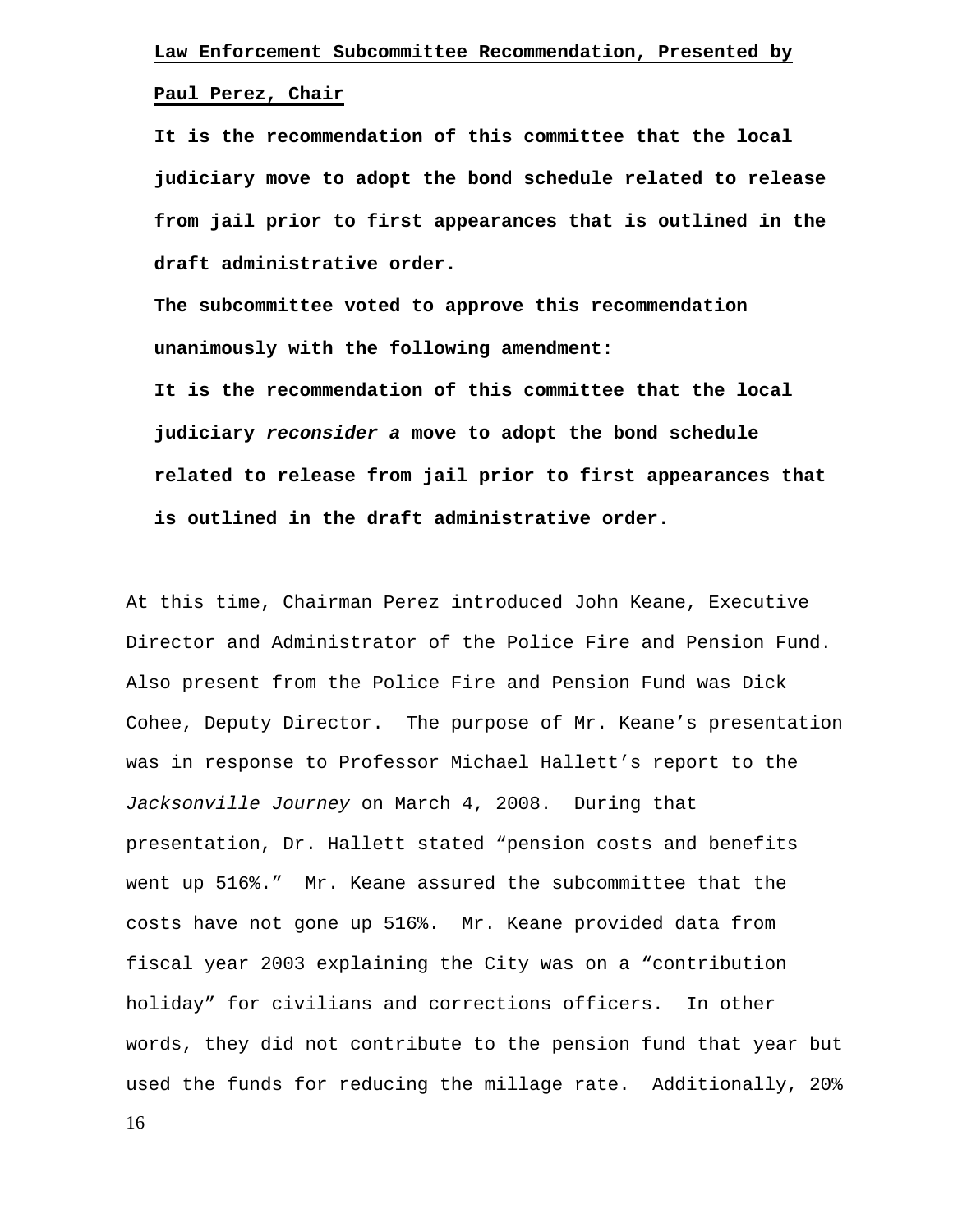of the officers were on a drop-plan. In 2003, 30% of the contributions were received from court fines. That revenue source has been diverted to other entities. On October  $1^{st}$ , a lump sum check was issued, which distorted the numbers. Due to mitigating factors, the numbers don't always mean what they say. Mr. Keane presented a handout to the subcommittee which explained in detail that the REAL pension contribution requirements between 2003-2008 were on average about 25%. Mike Weinstein agreed that there are many variables that go into the pension funds. Chairman Perez thanked Mr. Keane for addressing the subcommittee.

At this time, Chairman Perez asked the members of the subcommittee to review and agree on the priority of their recommendations to be made to the Steering Committee. The following summary is the result of that discussion:

#### **PRIORITIZATION OF SUBCOMMITTEE RECOMMENDATIONS:**

**1. Add sworn patrol officers and civilian positions to the Jacksonville Sheriff's Office based on the identified needs of the community and the available financial resources. Implement a five-year hiring plan for sworn officers and conduct yearly analysis of staffing levels and need to determine if substantive changes are occurring in the criminal justice system and if the implementation schedule should be changed. JSO, the Mayor's Office and the City Council should move as quickly as possible to add additional corrections officers and emergency communications officers,**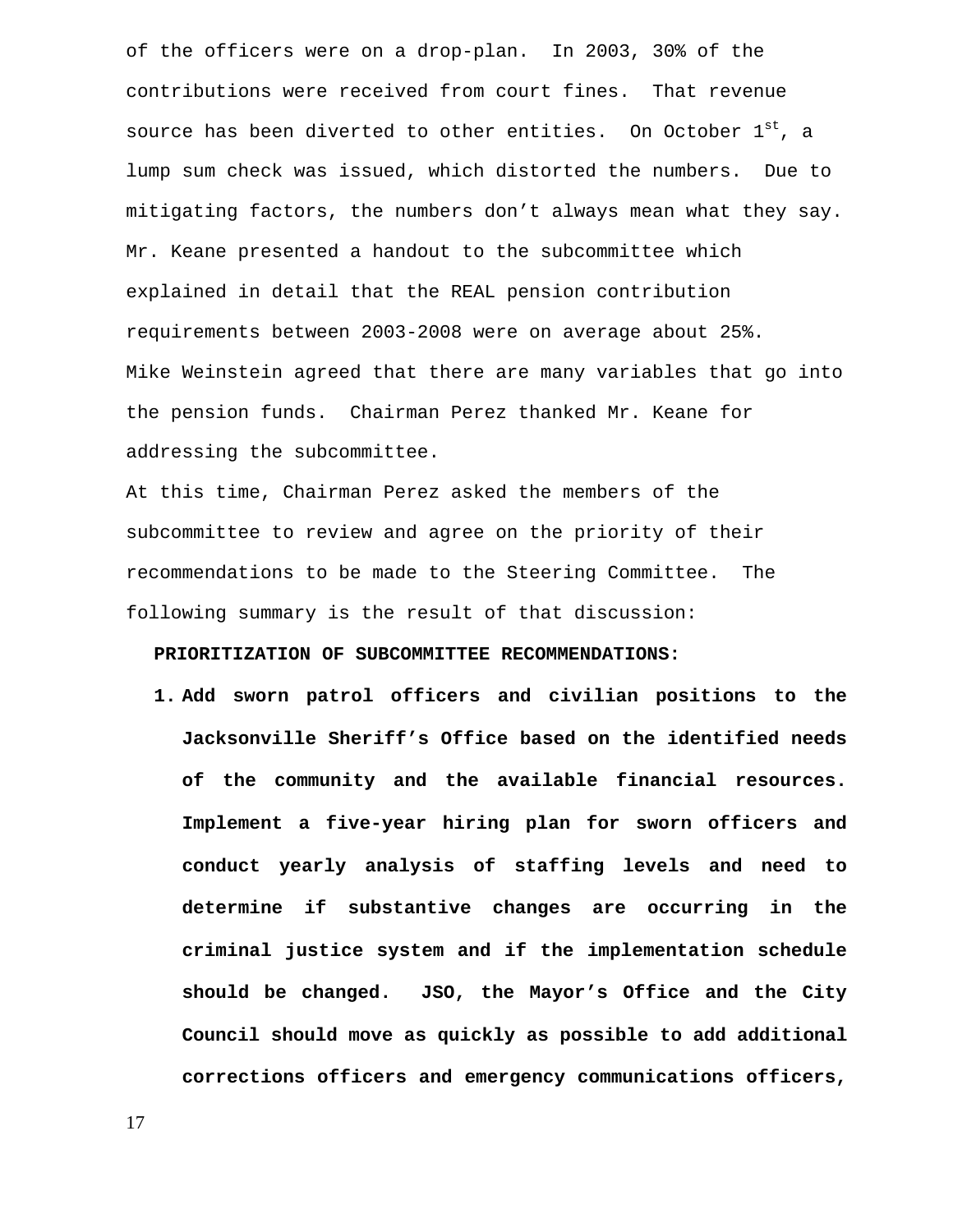**therefore reducing overtime costs. (Police Presence Workgroup #1, 2 and 5)** 

- **2. Substantially increase routine use of post-incarceration supervision, i.e., probation and community control, for convicted felons. (Getting Guns Off the Street Workgroup #1)**
- **3. Focus on the effective prosecution and sentencing of those frequently arrested individuals who pose an obvious threat to the community. (Getting Guns Off the Street Workgroup #2)**
- **4. Expeditious disposition of pending felony cases**
- **5. It is the recommendation of this subcommittee that the local judiciary reconsider a move to adopt the bond schedule related to release from jail prior to first appearances that is outlined in the draft administrative order. (Law Enforcement & Deterrence Subcommittee)**
- **6. JSO and the Duval County Public Schools should create specific Special Events Safety Plans for each school in the county. (School Safety Workgroup)**
- **7. All other Police Presence recommendations**

**8. All other Getting Guns Off the Streets recommendations** 

**9. All other Administration of Justice recommendations** 

18 Ed Hearle asked if the cost data will go forward. Misty Skipper advised the group that there is a very prescribed document used to discuss the budgetary impact for the first year and out years and what agencies will be affected. It will be compiled and presented to the Steering Committee for the meeting on April 10, 2008 from 1-5 p.m.